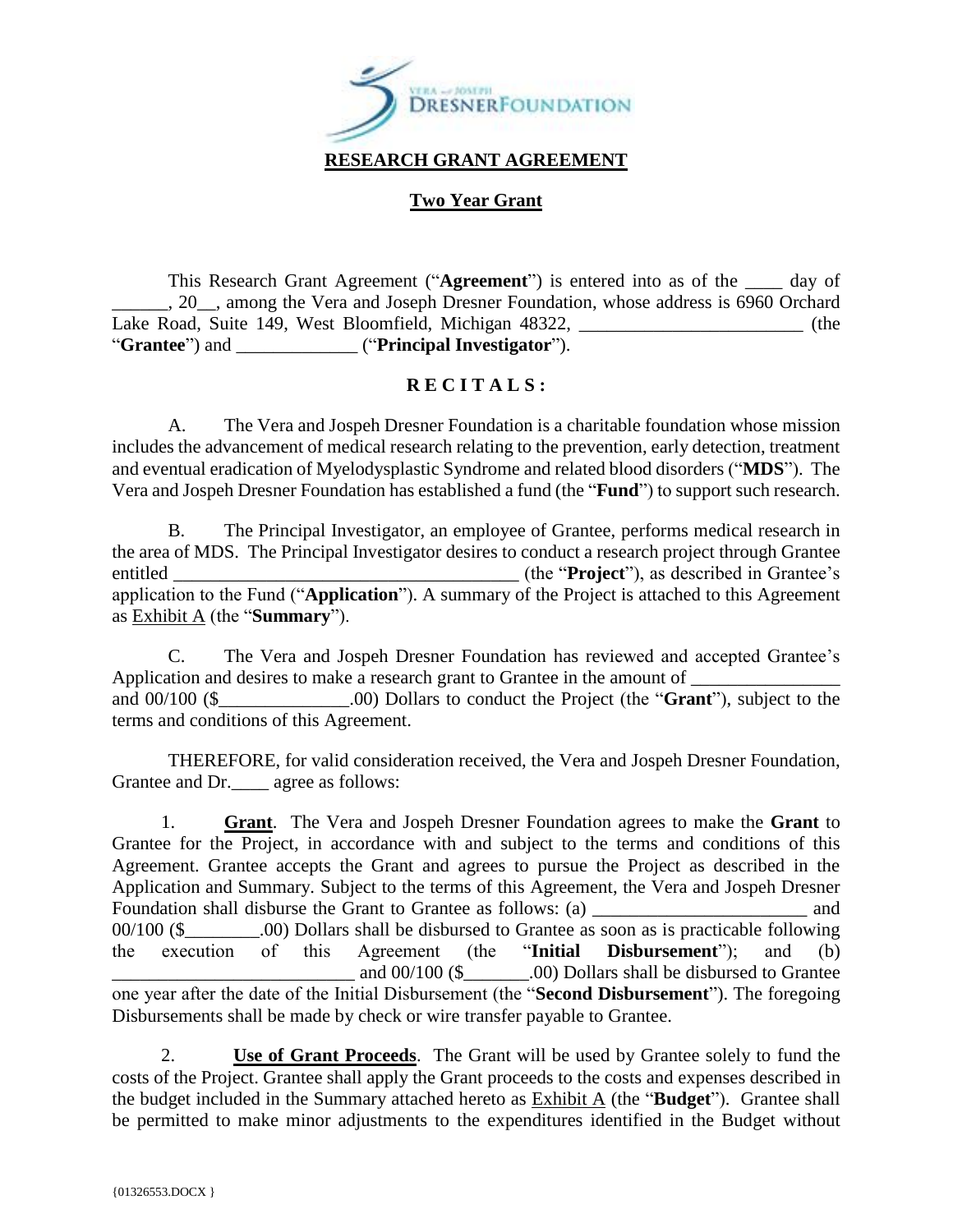requiring the Vera and Jospeh Dresner Foundation's prior consent if the adjustment: (a) is consistent with the purpose of the Grant as set forth in the Application and Summary; and (b) does not result in a change of more than five (5%) percent in any specific line item within the Budget. Any other expenditures that would require a modification to the Budget shall require the advance written authorization of the Vera and Jospeh Dresner Foundation. Grantee shall immediately notify the Vera and Jospeh Dresner Foundation of its inability to expend the Grant for the purposes described in this Agreement.

#### 3. **Project Reports**.

(a) Annual Reports. No later than thirty (30) days from the one year anniversary of the date of this Agreement, Grantee shall submit to the Vera and Jospeh Dresner Foundation, in a form reasonably acceptable to the Vera and Jospeh Dresner Foundation, a written annual report describing the research performed and the interim results thereof and a statement of expenditures from the date of this Agreement to the date of such report ("**Annual Report**"). The Annual Report shall be accompanied by a letter requesting the Second Disbursement of the Grant for the following year. The obligation of the Vera and Jospeh Dresner Foundation to make the Second Disbursement of the Grant is conditioned on the Vera and Jospeh Dresner Foundation's timely receipt of the Annual Report and, upon the Vera and Jospeh Dresner Foundation's review of the Annual Report, its determination that the Project is being pursued in accordance with the Application, the Summary and any other requirements and/or directives prescribed by the Vera and Jospeh Dresner Foundation.

(b) Final Report. No later than thirty (30) days following the second anniversary of the date of this Agreement, Grantee shall submit to the Vera and Jospeh Dresner Foundation, in a form reasonably acceptable to the Vera and Jospeh Dresner Foundation, a Final Report describing the research performed and the status of the Project, including results and findings, and a statement of expenditures for the period of the Grant. In the event that Project will continue to be pursued beyond the Grant period, the Final Report will also describe Grantee's strategies for continuing the Project to completion. If the Grant funds are not fully utilized by Grantee within the Grant period and the Project will not continue to be pursued beyond the Grant period, the Final Report shall identify any unused Grant funds, and Grantee shall either return such unused funds to the Vera and Jospeh Dresner Foundation or utilize such unused Grant funds in a manner which is approved by the Vera and Jospeh Dresner Foundation.

(c) Interim Reporting and Other Required Deliveries. At the request of the Vera and Jospeh Dresner Foundation, Grantee will also provide the Vera and Jospeh Dresner Foundation with interim reports and such additional reports, in accordance with the reporting requirements reasonably established by the Vera and Jospeh Dresner Foundation from time to time (which, together with the Annual Report and the Final Report shall be collectively referred to herein as the "**Report(s)**"). If Grantee obtains any audited financial statements relating to the Grant, a copy will be provided to the Vera and Jospeh Dresner Foundation. Grantee shall immediately inform the Vera and Jospeh Dresner Foundation in writing in the event Grantee and/or the Principal Investigator receives any additional funds during the Term of this Agreement from third parties to finance the Project and how such funds will be used in conjunction with the Grant. In addition, Grantee shall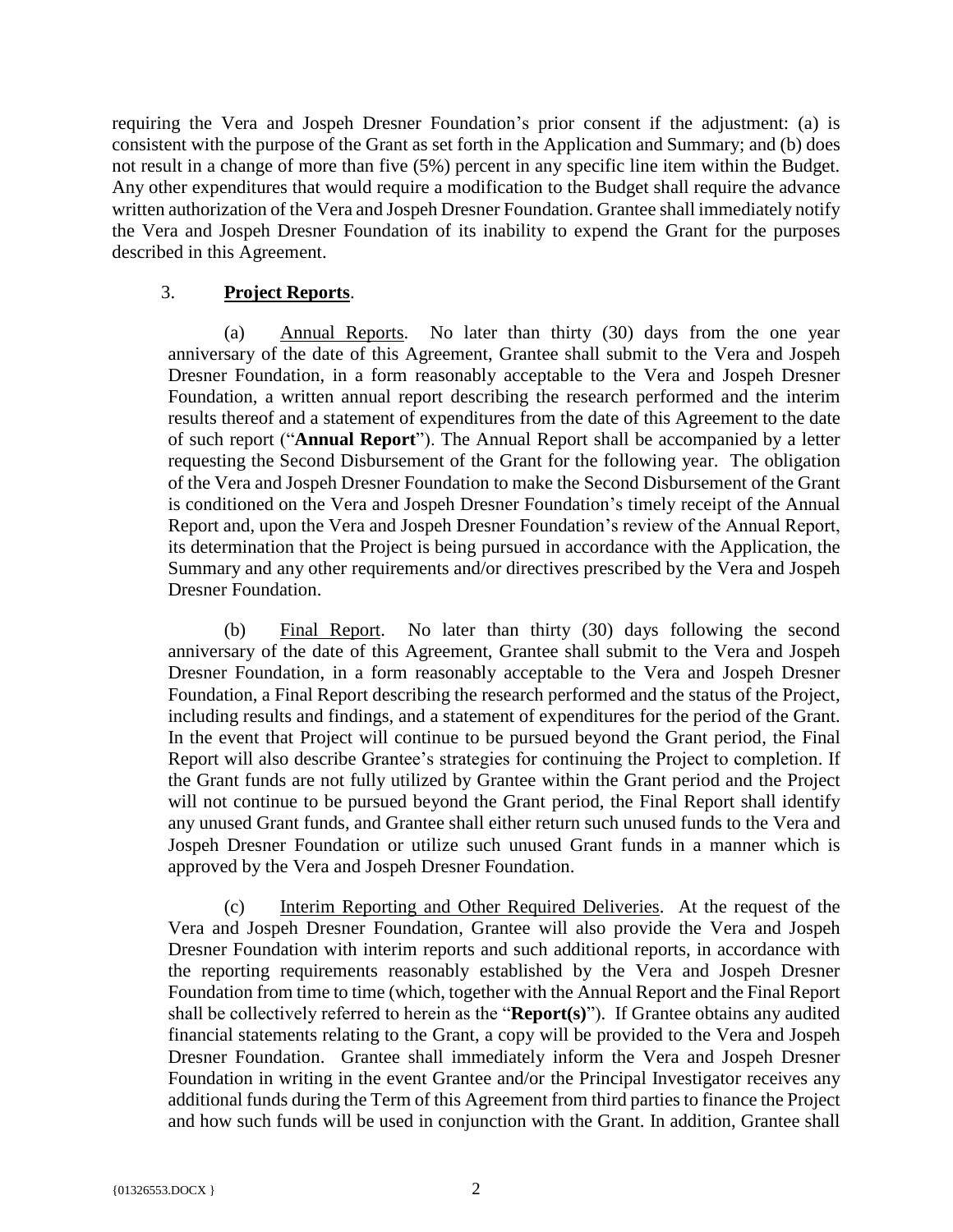immediately notify the Vera and Jospeh Dresner Foundation if changing conditions beyond Grantee's reasonable control make it impractical to for Grantee to utilize the Grant for the Project.

(d) Report Content. Each Report shall include a discussion of the research questions addressed in the Application and the outcomes (or interim or anticipated outcomes) of the Project as presented in the Application and the attached Summary. The Grantee also agrees to provide any other information reasonably requested by the Vera and Jospeh Dresner Foundation.

(e) Document Retention. Grantee is required to keep the financial records with respect to the Grant, along with copies of any Reports for at least four (4) years following the year in which all Grant funds are fully expended. Notwithstanding anything to the contrary contained in this Agreement, the foregoing obligation shall survive the Term of this Agreement.

4. **Principal Investigator**. The Principal Investigator shall have the primary responsibility of overseeing and managing the Project. During the Term of this Agreement, the Principal Investigator shall maintain all requisite licenses and board certifications to operate in his chosen field and to conduct the Project. Grantee shall notify the Vera and Jospeh Dresner Foundation immediately in writing in the event any of the above licenses and/or any board certifications are revoked and/or are no longer in good standing. Grantee shall also immediately notify the Vera and Jospeh Dresner Foundation in writing in the event the Principal Investigator's affiliation with Grantee terminates or if the Principal Investigator ceases to be the principal investigator of the Project during the Term of this Agreement. In addition, if the Principal Investigator has a research mentor, as identified in the Application (the "**Mentor**"), Grantee shall also immediately notify the Vera and Jospeh Dresner Foundation in writing in the event the Mentor's affiliation with Grantee terminates or if the Mentor ceases to be the mentor for the Project during the Term of this Agreement.

5. **Indemnification**. To the full extent allowed under the applicable law, Grantee shall indemnify, defend and hold harmless the Vera and Jospeh Dresner Foundation and its directors, officers and employees from and against any claims, causes of action, liability, costs or expenses, including reasonable attorney's fees, arising from any third party claims brought against any of the indemnified parties in connection with the Project.

6. **Clinical Studies**. In the event Grantee requires individuals to participate in clinical trials in connection with the Project, Grantee shall comply with all applicable federal, state and local laws, and the requirements of Grantee's institutional review board, and shall further obtain a signed informed consent ("**Informed Consent**") form and HIPAA Authorization from each participant, each in compliance with applicable laws and regulations.

7. **Recognition**. The Vera and Jospeh Dresner Foundation will be recognized in all presentations, articles and/or other publications regarding the Project and will be identified with all research conducted by Grantee and Principal Investigator in connection with the Project, including any and all publications of such research. The Vera and Jospeh Dresner Foundation grants to Grantee permission to publicly recognize the Vera and Jospeh Dresner Foundation's commitment and the Vera and Jospeh Dresner Foundation consents to the inclusion of the Vera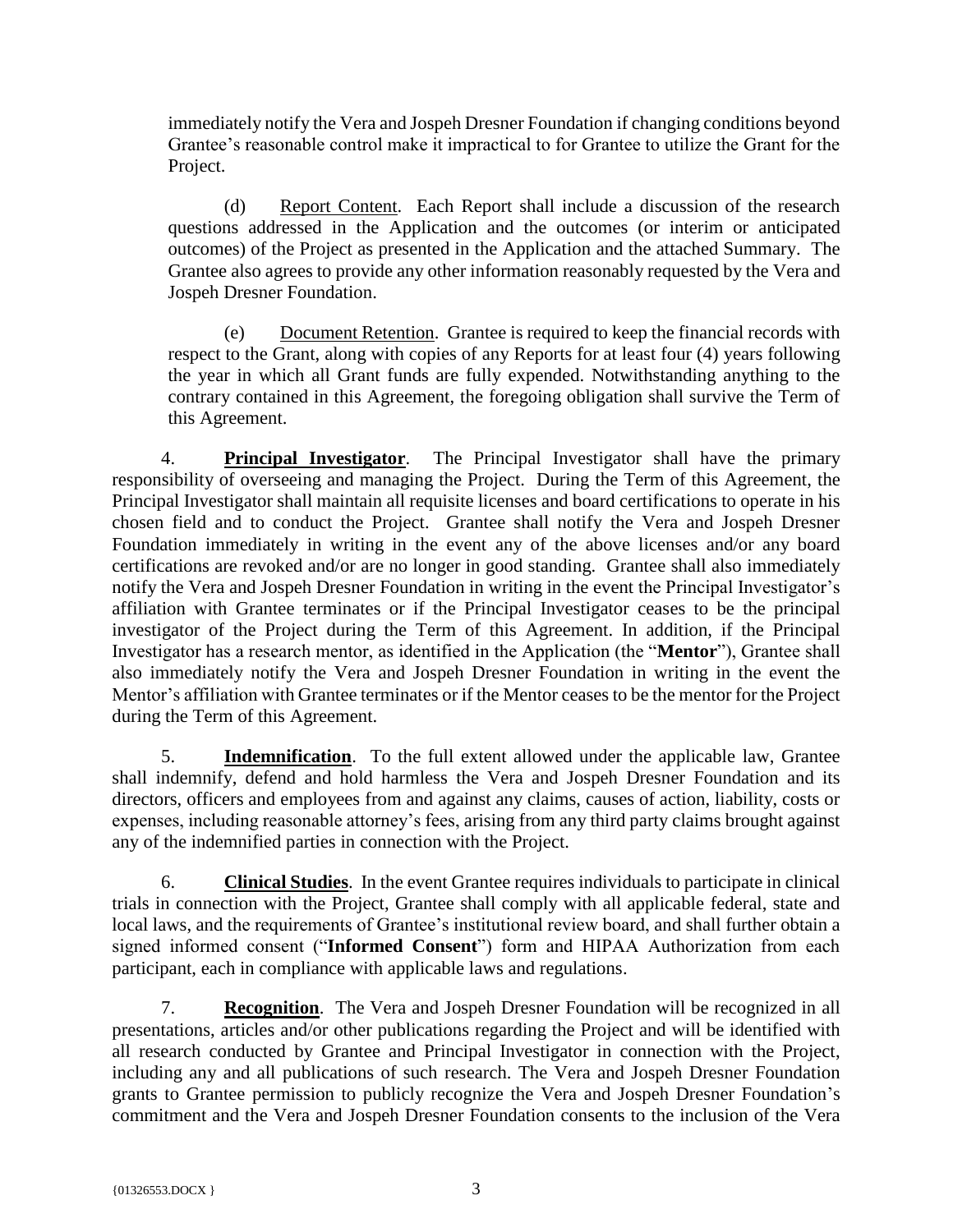and Jospeh Dresner Foundation's name as a donor in Grantee's internal and external publications and media. Grantee and Principal Investigator will provide to the Vera and Jospeh Dresner Foundation for its review and approval the text of any proposed publicity concerning the Grant, the Project and/or the Vera and Jospeh Dresner Foundation prior to its release. The Vera and Jospeh Dresner Foundation may include information regarding the Grant, including the amount and purpose of the Grant, any photographs that may have been provided, or other information or materials about the Project in the Vera and Jospeh Dresner Foundation's periodic public reports, newsletters, news releases and websites. Grantee shall immediately notify the Vera and Jospeh Dresner Foundation of any articles and/or other publications and/or presentations produced and/or conducted by Grantee or the Principal Investigator that include information relating to the Project and/or the Vera and Jospeh Dresner Foundation. Notwithstanding anything to the contrary contained in this Agreement, the foregoing obligations shall survive the Term of this Agreement.

8. **Tax-Exempt Status; Authority**. Grantee represents to the Vera and Jospeh Dresner Foundation that: (a) it is a non-profit organization, recognized by the Internal Revenue Service as a public charity under Sections  $501(c)(3)$  and  $509(a)(1)$ , (2) or (3) of the Internal Revenue Code of 1986, as amended (the "**Code**"); (b) its tax exempt status under the Code has not changed since the date of the IRS determination letter which has been provided to the Vera and Jospeh Dresner Foundation; and (c) to its knowledge, there is no issue presently pending before the Internal Revenue Service that could result in any adverse change to such entity's tax-exempt status. Grantee shall immediately notify the Vera and Jospeh Dresner Foundation of any adverse change in its tax-exempt status.

Grantee represents to the Vera and Jospeh Dresner Foundation that the person executing this Agreement on behalf of Grantee has been duly authorized to enter into this Agreement and that the execution of this Agreement and the performance of Grantee's obligations hereunder have been duly authorized and this Agreement is binding on Grantee.

9. **Assignment and Binding Effect**. This Agreement and the rights and benefits hereunder may not be assigned or delegated by Grantee or Principal Investigator without the prior written consent of the Vera and Jospeh Dresner Foundation, which consent shall be in the sole and absolute discretion of the Vera and Jospeh Dresner Foundation. Subject to the foregoing, the obligations under this Agreement shall be binding upon and the rights shall inure to the parties and their respective successors and permitted assigns.

## 10. **Term and Termination**.

(a) Term. The term of this Agreement shall commence on the date of this Agreement and shall continue until Grant funds have been fully expended in accordance with this Agreement and the Vera and Jospeh Dresner Foundation has received the reports required under this Agreement (the "**Term**").

(b) Termination. Notwithstanding the provisions of Paragraph  $10(a)$ , the Vera and Jospeh Dresner Foundation shall have the right to terminate this Agreement or to discontinue, modify or withhold any payments to be made under this Agreement or to require a total or partial refund of any Grant funds if, in the Vera and Jospeh Dresner Foundation's reasonable discretion, such action is necessary as a result of: (a) Grantee's or Principal Investigator's failure to comply with the terms and conditions of this Agreement,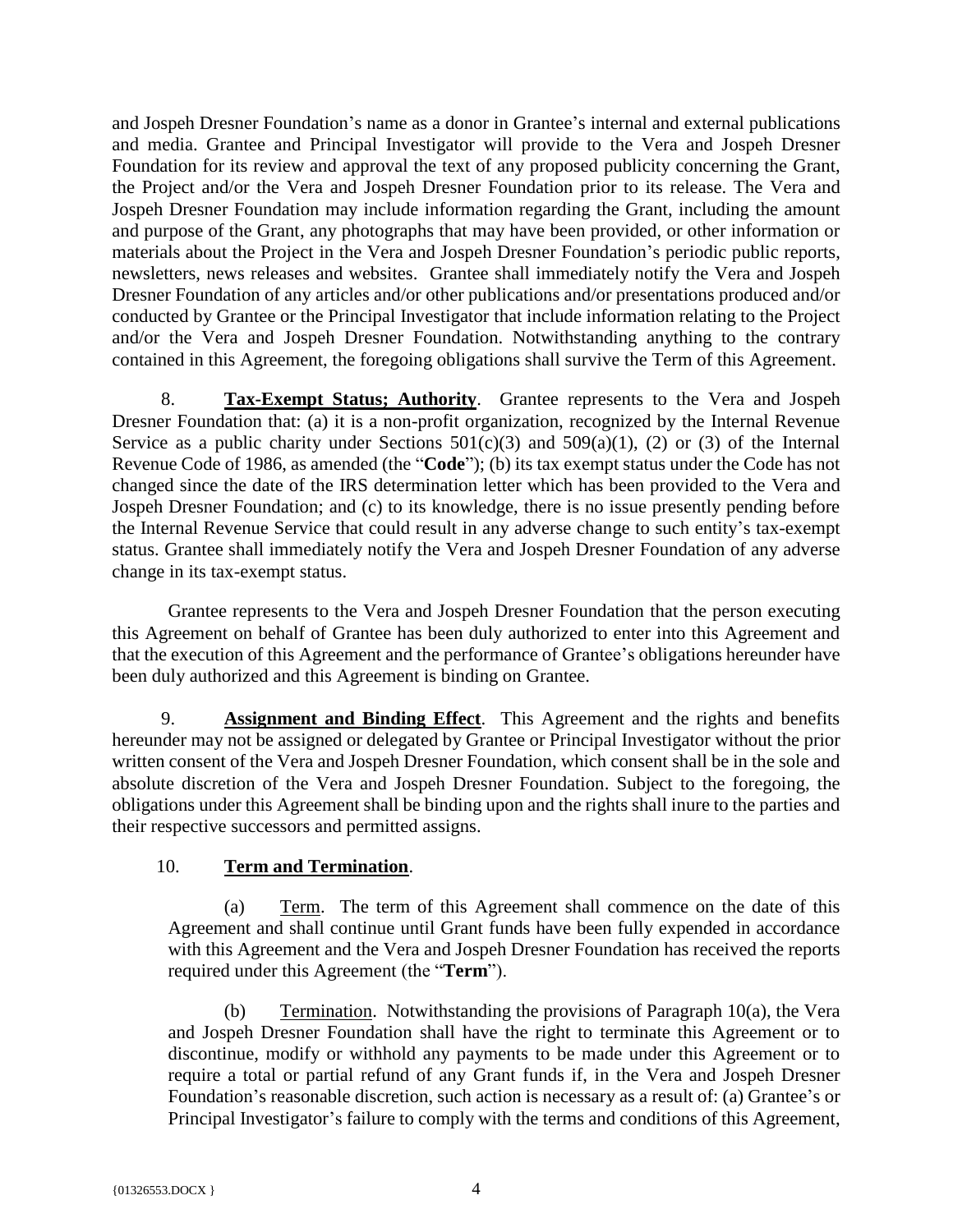and such failure is not cured within thirty (30) days from Grantee's and Principal Investigator's receipt of written notice from the Vera and Jospeh Dresner Foundation; (b) an adverse change to Grantee's tax-exempt status; (c) Grantee's or the Principal Investigator's failure to comply with the requirements of any law or regulation applicable to Grantee, the Principal Investigator or the Project; (d) the Principal Investigator ceases to be employed by Grantee or in the event the Principal Investigator ceases to be the Project's primary researcher; or (e) if applicable, the Principal Investigator's Mentor ceases to be affiliated with Grantee or the Mentor ceases to be the mentor for the Project and Grantee fails to appoint a successor Mentor reasonably satisfactory to the Vera and Jospeh Dresner Foundation.

(c) Effect of Termination. In the event the Vera and Jospeh Dresner Foundation exercises its right to terminate this Agreement, any unused Grant funds in Grantee's possession together with any earnings thereon, shall, at the Vera and Jospeh Dresner Foundation's request, be returned to the Vera and Jospeh Dresner Foundation or distributed to another 501(c)(3) organization designated by the Vera and Jospeh Dresner Foundation within thirty (30) days following the termination of this Agreement.

11. **Miscellaneous Provisions**. This Agreement constitutes the entire agreement of the parties with regard to the subject matter hereof, and supersedes all prior oral and written agreements, if any, of the parties in respect hereto. This Agreement may not be modified or amended except by written agreement executed by the parties hereto. This Agreement will be governed by and construed in accordance with the laws of the State of Michigan without regard to any conflict of laws rule or principle. Any legal proceeding brought in connection with disputes relating to or arising out of this Agreement will be filed and heard exclusively in Oakland County, Michigan, and each party waives any objection that it might raise to such venue and any right it may have to claim that such venue is inconvenient. This Agreement may be executed in counterparts and facsimile and electronic copies of signatures shall have the same force and effect as original signatures.

The parties have entered into this Agreement as of the date provided above.

## **Vera and Jospeh Dresner Foundation**, **Inc.**

| By:           |  |
|---------------|--|
| Name (Print): |  |
| Title:        |  |

**\_\_\_\_\_\_\_\_\_\_\_\_\_\_\_\_\_\_\_\_\_\_\_\_\_\_\_\_\_\_\_\_\_\_\_\_**

| By:           |  |
|---------------|--|
| Name (Print): |  |
| Title:        |  |

## "**Principal Investigator**"

Print Name: